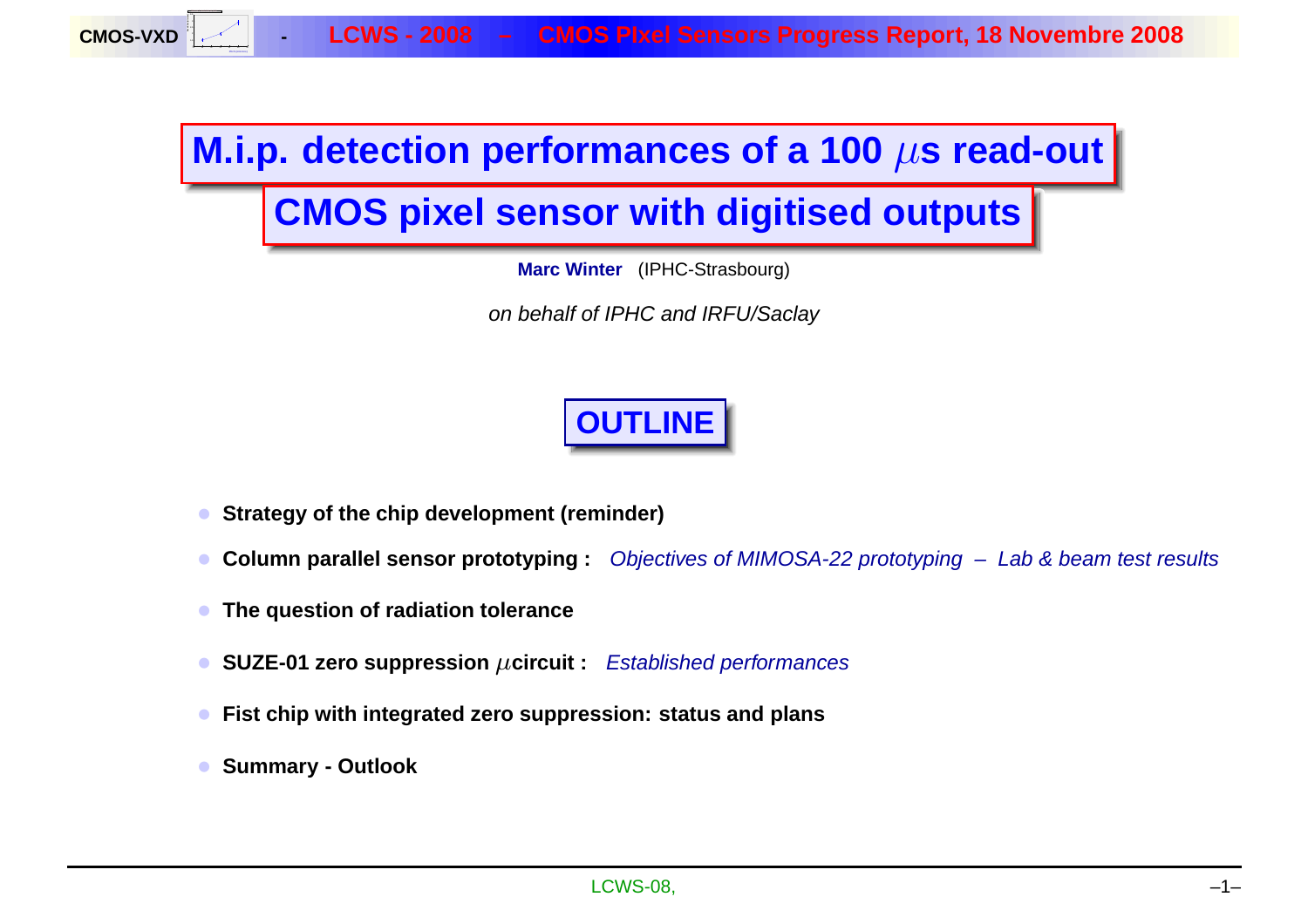**Specific goals of MIMOSA-22 :**

- <sup>l</sup> validate the fast read-out architecture developed in MIMOSA-16 (next slide ) at **Real Scale**
- $\hat{=}$  extract an optimal pixel design (sensing diode and signal processing  $\mu$ circuits)
- $\hat{=}$  improve the chip testability (JTAG, analog outputs, pads, ...)
- **<sup>2</sup> sensor versions designed and fabricated :**
	- $\cong$  MIMOSA-22 : mainly for overall pixel architecture definition
	- $\hat{\theta}$  MIMOSA-22bis : robustness, fine tuned optimisation, radiation tolerance

**Objectives beyond MIMOSA-22:**

- $\hat{z}$  Variant (MIMOSA-23) with 640 x 640 pixels (30  $\mu m$  pitch), 640  $\mu$ s r.o. time, for STAR HFT 1st upgrade
	- $\Rightarrow$  sent for fabrication in November '08  $\Rightarrow$  expected to produce (charm) physics in 2010
- $\hat{P}$  Merge MIMOSA-22 architecture with  $\hat{\textcirc}$   $\mu$ circuit (SUZE-01)
	- 1) Final sensor (MIMOSA-26) for EUDET BT  $\;\Rightarrow\;$  to be sent for fabrication on Friday 21st
		- $\leftrightarrow$  Will equip the EUDET beam telescope (6 planes) in Spring 2009
	- 2) Final sensor for STAR Vx Det. (suited to VXD outer layers)  $\Rightarrow$  fab. end of 2009

 $\rightarrow$  expected to produce (charm) physics in 2011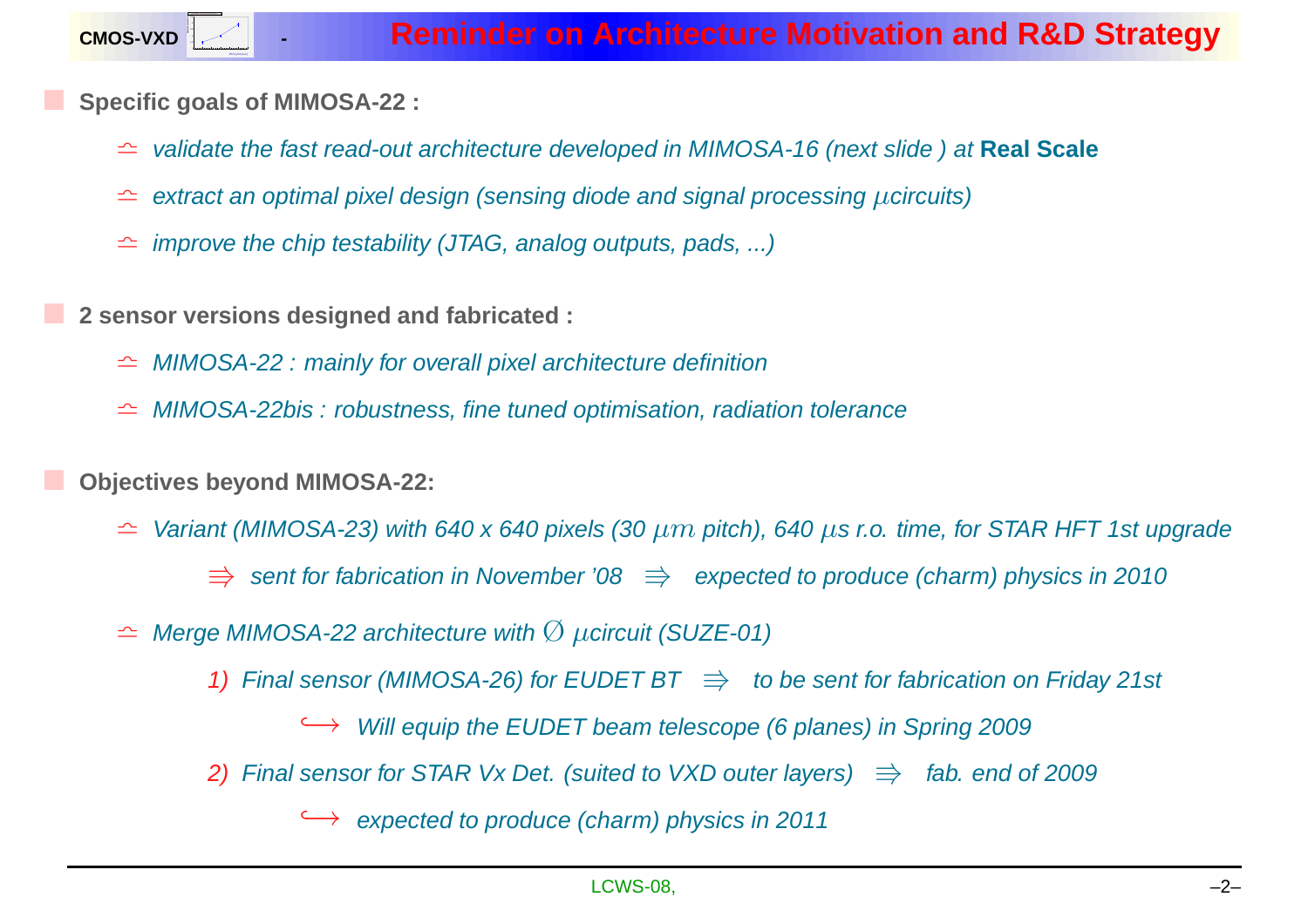### **- Performances of <sup>a</sup> Small Prototype with Digitised Output**

 $\blacksquare$  MIMOSA-16 :  $\diamond$  fabricated in 2006 (coll. with IRFU/Saclay)

**CMOS-VXD**

**15 20 25 30 35 40 45 1.5 2.5 3.5**

- $\Diamond$  32 col. of 128 pixels (25  $\mu m$  pitch, integrated CDS)
- $\Diamond$  24 col. ended with an integrated discriminator
- $\Diamond$  4 different pixels (i.e. 4 sub-arrays)

 $\blacksquare$  Tests at CERN-SPS ( $\sim$  180 GeV  $\pi^-$ ) in Summer 2007



 $\rightarrow$  results of one sub-array (S4) **M16 digital. Efficiency, Fake rate and Resolution** & Efficiency (%)<br>Efficiency (%) **8 -2 10 Efficiency (%) Resolution (um) Average fake hit rate per pixel/event Resolution (um)** pixelle **7**  $10^{-3}$ **80** Discri. threshold Detection eff. Fake rate Resolution **6**  $-4$ **-4 10** 4 m V  $99.96 \pm 0.03$  (stat) % ∼ 2·10  $\sim$  4.8 – 5.0  $\mu m$ **5 60**  $-5$  $99.88 \pm 0.05$  (stat) %  $6mV$  $\sim$  4.6 µm  $10^{-5}$   $\frac{40}{10}$ <br> $\frac{60}{10}$ <br> $\frac{60}{10}$ <br> $\frac{60}{10}$  $<$  10 **-5 10 4 40 3**  $10^{-7}$   $\frac{10}{5}$ **2 20 DDD** Architectures of pixel (integrated CDS) and of full chain made of **1 "columns ended with integrated discri." validated at small scale**  $10^{8}$ **0 0 2 4 6 8 10 12 14 Discri. Threshold (mV)**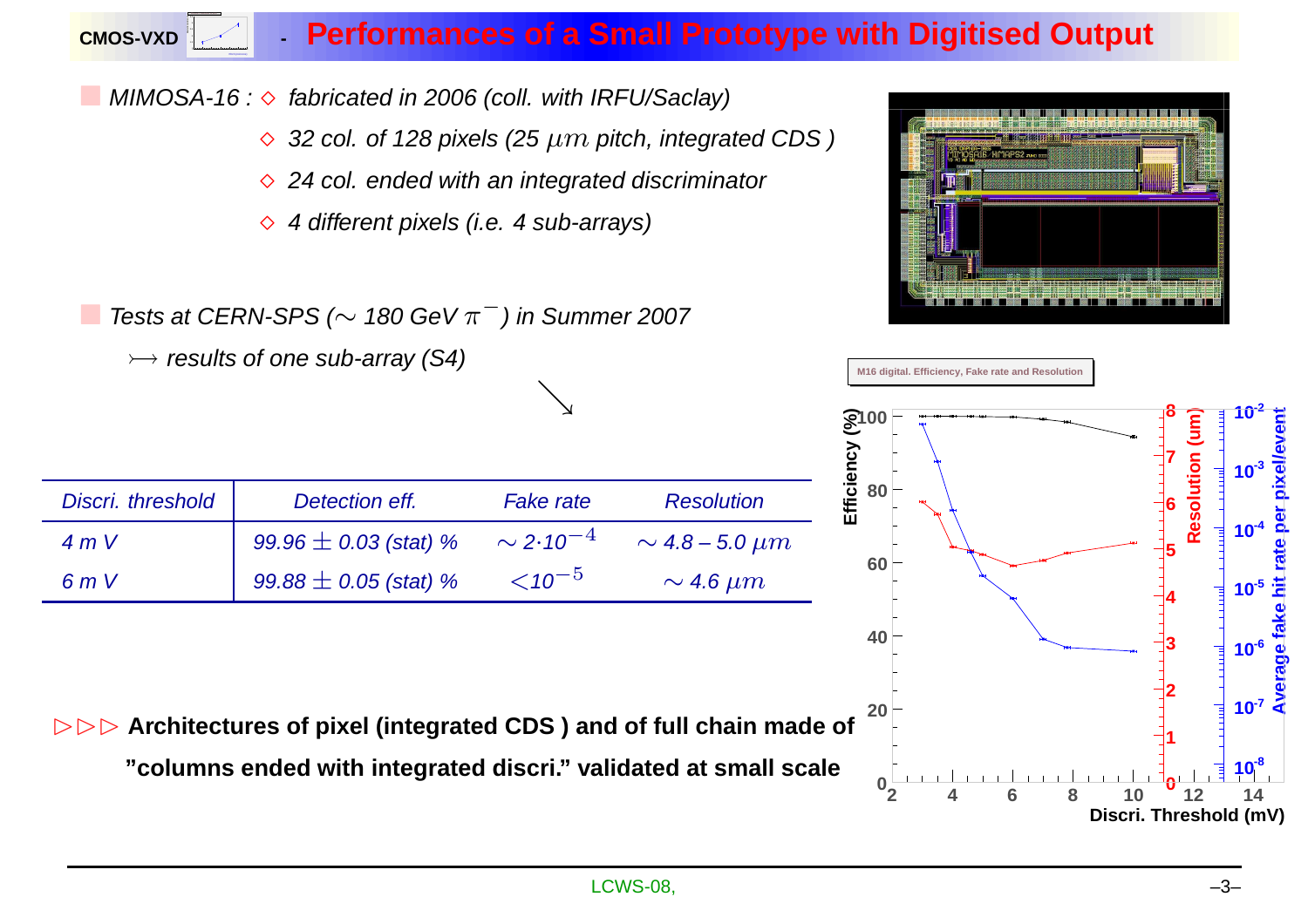**CMOS-VXD 15 20 25 30 35 40 45 1.5 2.5**

## $\clubsuit$  Extension of MIMOSA-16  $\rightarrowtail$  larger surface, smaller pitch, optimised pixel, JTAG, more testability

 **Pixel characteristics (**optimal charge coll. diode size ? **) :**  $*$  **pitch** : **18.4**  $\mu$ m (compromise resolution/pixel layout)  $*$  diode surface :  $\sim$  10 – 20  $\mu m^2$  to optimise charge coll. & gain <sup>&</sup>gt; **<sup>128</sup> columns ended with discriminator** <sup>&</sup>gt; **<sup>576</sup> pixels per column (** <sup>≡</sup> **final column length )**  $*$  8 columns with analog output for test purposes  $\divideontimes$  9 sub-matrices of 64 rows : 17 pixel designs w/o ionising rad. tol. diode V**active digital area** <sup>∼</sup> **25 mm** <sup>2</sup> (128 <sup>x</sup> <sup>576</sup> pixels )  $\hat{\ast}$  read-out time  $\sim$  100  $\mu s$  (  $\sim$  10<sup> $4$ </sup> frames/s )

#### **Testability :**

- <sup>&</sup>gt; JTAG <sup>+</sup> bias DAC **programmable chip steering**
- $*$  2 additionnal DC voltages to emulate pixel's output for independent discriminator performance assessment
- $*$  output frequency  $\leq$  40 MHz

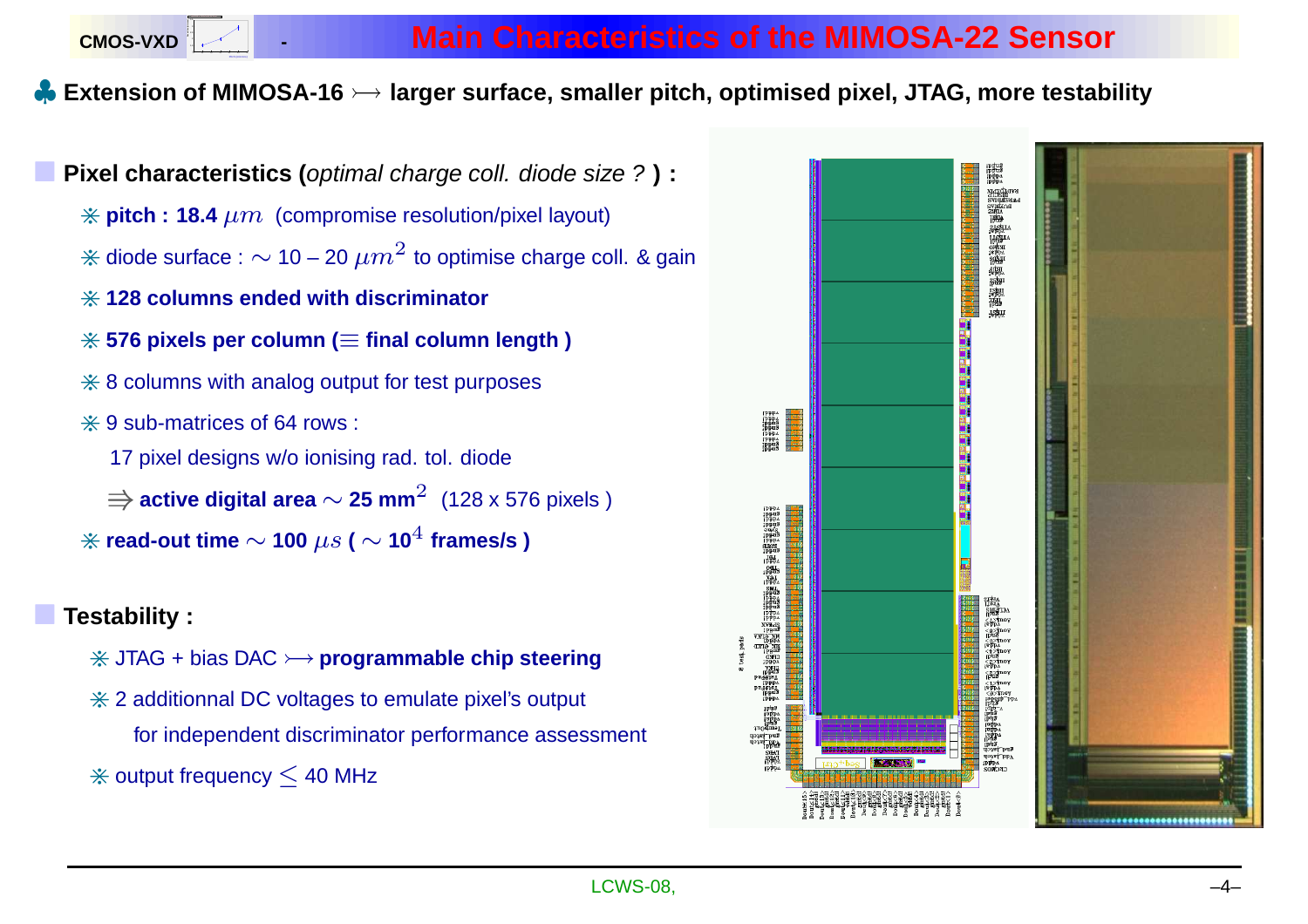**Various pixel designs (rad. tol. and standard ) :**

 $*$  reset diode (improved gain)

 $*$  self-biased diode with feedback (improved gain)



**Main** results obtained with exposure to  $^{55}$ Fe source (t<sub>r.o.</sub> = 92.5  $\mu s$ ) :

- $%$  Noise :
	- $\hat{z}$  Temporal (pixel) Noise  $\sim 0.5$  0.7 mV (10  $<$  N  $<$  14 e<sup> $+$ </sup> ENC )  $\qquad \cong$  FPN  $\sim$  0.25 mV
	- $\hat{z}$  N (rad. tol. pixels )  $\sim$  N (standard pixels ) + 1 e<sup> $-$ </sup> ENC
- $\div$  Cluster CCE :
	- $\hat{=}$  3x3 pixels : 70 80 %  $\hat{z}$  5x5 pixels : 80 – 90 %
- $\hat{}\;\;\;$  modest T dependence between  $\sim 10^\circ$ C and 35 $^\circ$ C :  $\lesssim\,$  10 % noise variation
- $\divideontimes$  5 different chips characterised : identical performances within  $\pm$  5 %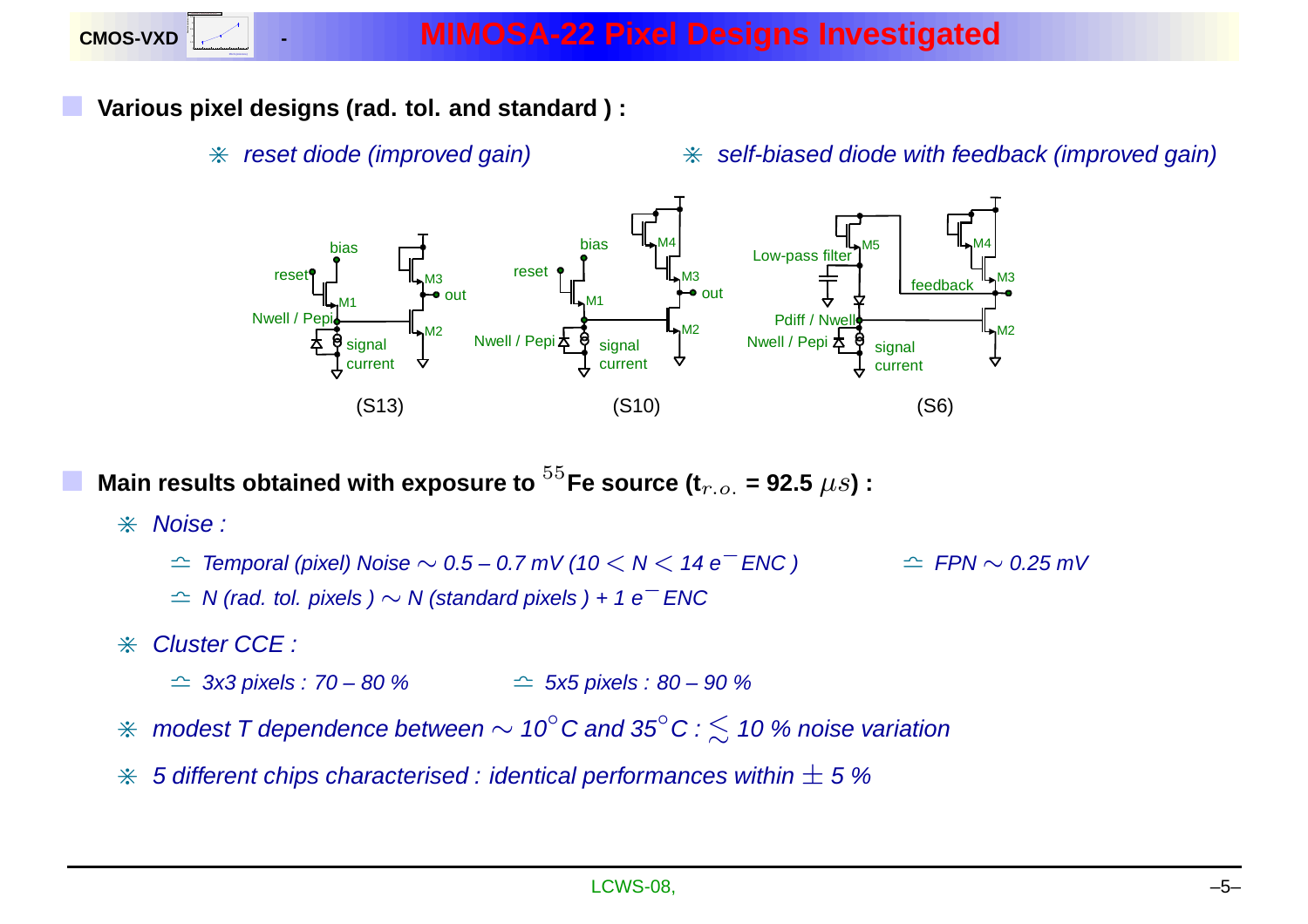# 5 mV threshold with <sup>55</sup>Fe source

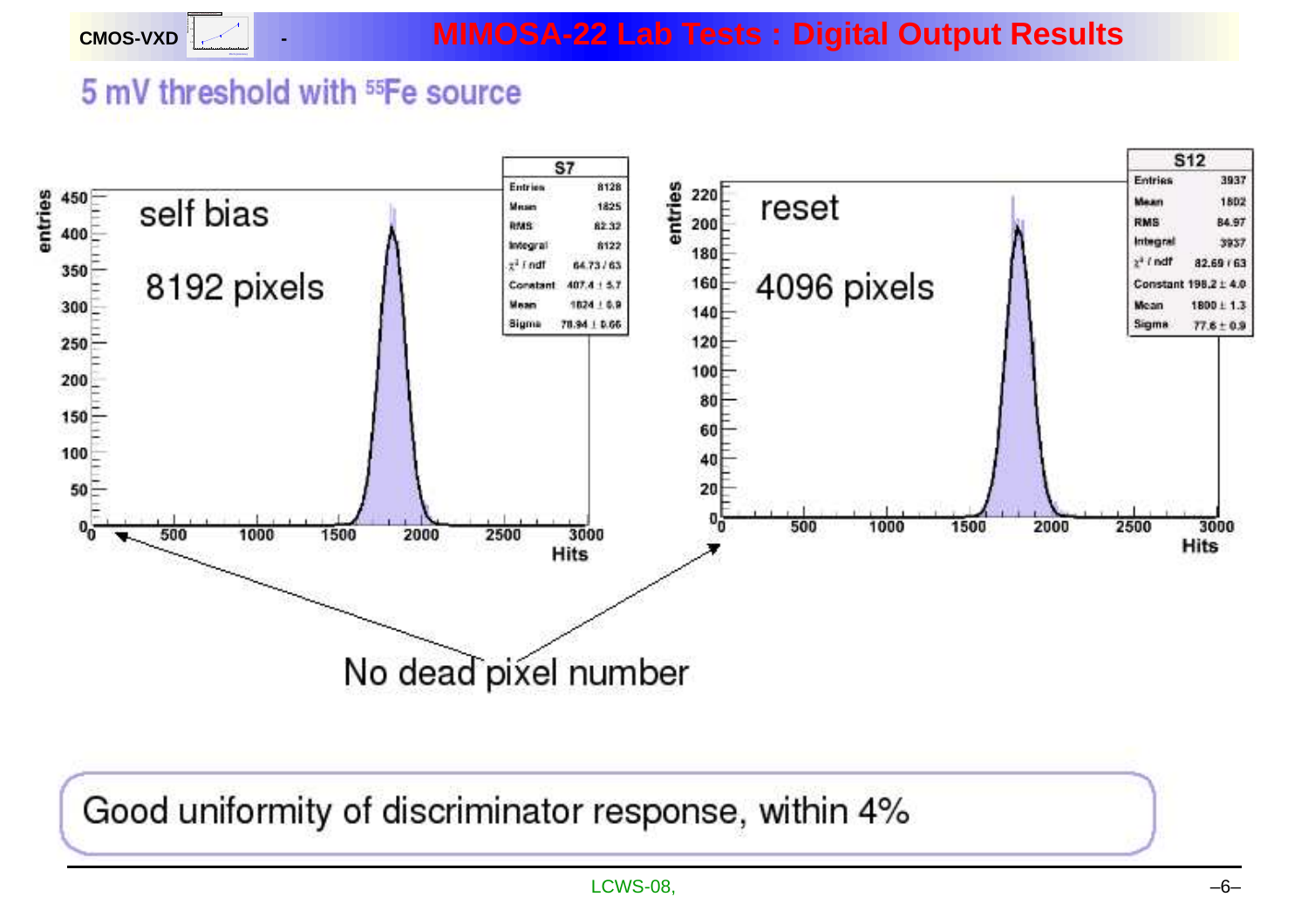

### **- MIMOSA-22 Beam Tests : Data Taking Conditions**

#### **4 weeks of beam time at CERN-SPS :**

B <sup>∼</sup> <sup>2</sup> weeks in August with MIMOSA-22 (EUDET period) B <sup>∼</sup> <sup>2</sup> weeks in Sept.-Oct. with MIMOSA-22bis (SiLC period)

 $\blacksquare$  T4-H6 beam line :  $\sim$  120 GeV  $\pi^-$  beam  $\triangleright$   $\triangleright$   $\triangleright$ 

 **Chips mounted at center of Si-strip telescope** (4 pairs of orthogonal strips)  $\mathbb{R} \Rightarrow \mathbb{R}$ 

 **<sup>2</sup> MIMOSA-22 and <sup>4</sup> MIMOSA-22bis chips tested** at several values of discriminator threshold

r. > **<sup>1</sup> million tracks reconstructed in the sensors**

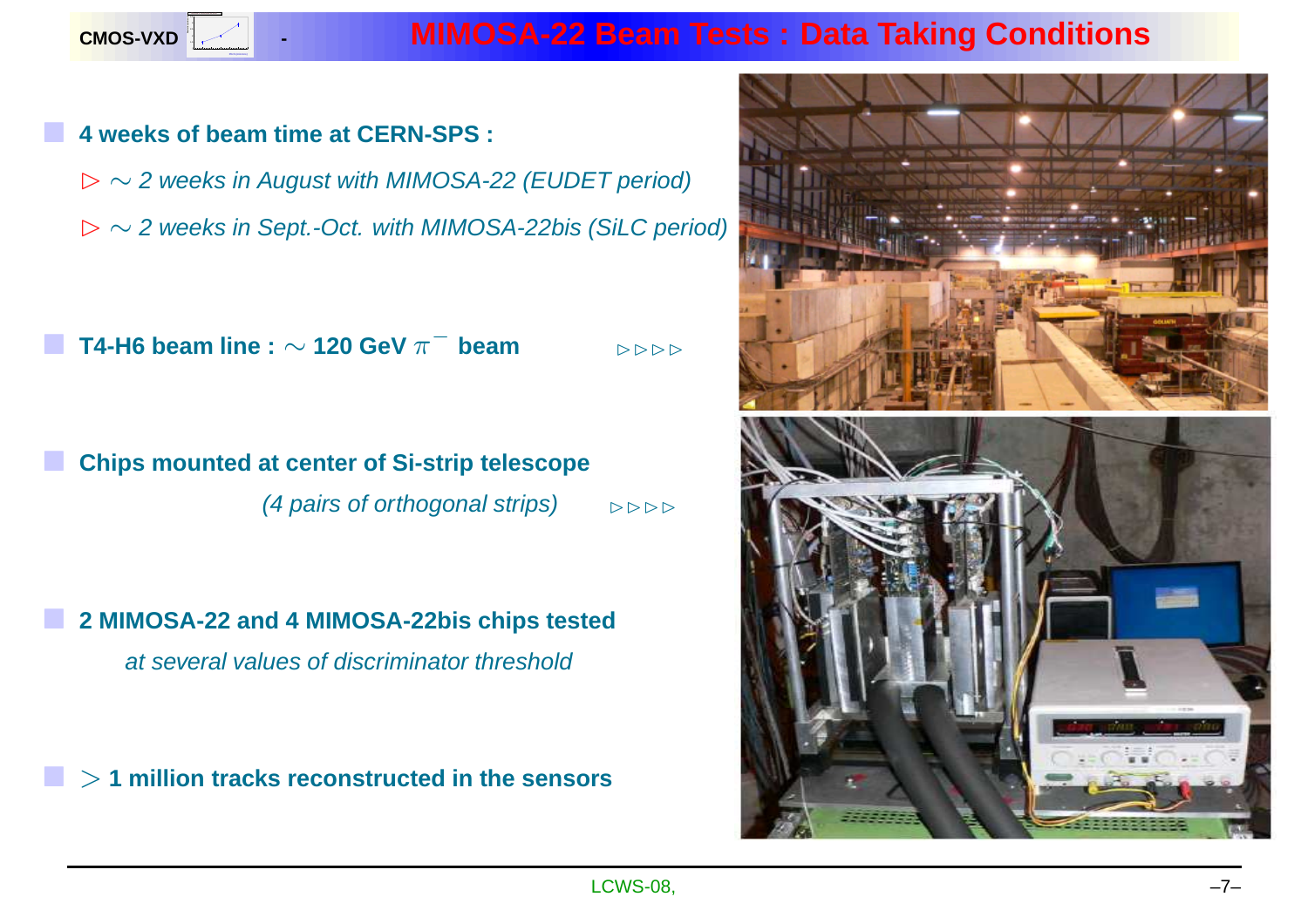Noise and S/N (seed pixel) distributions delivered by the 8 columns without discriminator



| Sub-array       | S <sub>6</sub>          | S7                      | S8                      | S9                      | <b>S10</b>              | S <sub>12</sub>         | S13                     |
|-----------------|-------------------------|-------------------------|-------------------------|-------------------------|-------------------------|-------------------------|-------------------------|
| Det. eff.       | 99.93 %<br>$\pm$ 0.05 % | 99.95 %<br>$\pm$ 0.04 % | 100.00 %<br>$+0/-0.30%$ | 100.00 %<br>$+0/-0.14%$ | 99.87 %<br>$\pm$ 0.09 % | 100.00 %<br>$+0/-0.08%$ | 100.00 %<br>$+0/-0.07%$ |
| $N(e^{-}ENC)$   | $12.5 \pm 0.1$          | $11.6 \pm 0.1$          | $12.3 \pm 0.1$          | $10.6 \pm 0.1$          | $13.6 \pm 0.1$          | $12.1 + 0.1$            | $14.0 \pm 0.1$          |
| S/N (seed, MPV) | 17.6 $\pm$ 0.2          | 18.5 $\pm$ 0.2          | $20.9 \pm 1.1$          | 19.5 $\pm$ 0.5          | 16.5 $\pm$ 0.3          | $18.2 \pm 0.3$          | $16.0 \pm 0.3$          |

 $\divideontimes$  very satisfactory performances ( det. eff.  $\sim$  99.9 % and single pt resolution  $\lesssim$  1.5  $\mu m$  )

 $\Rightarrow$  pixel architecture (diode size, rad. tol. diode design, amplification scheme ) validated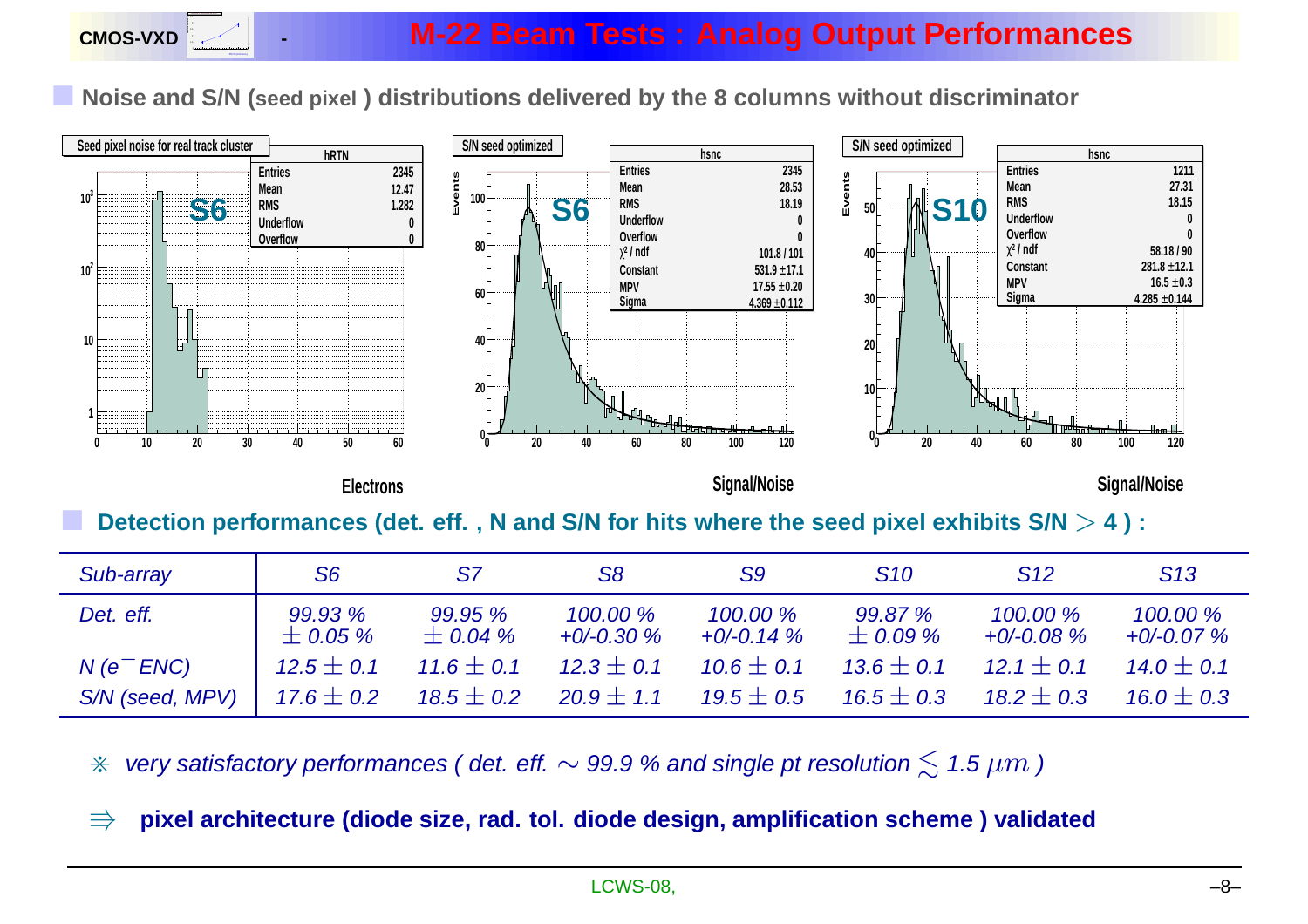Det. eff., fake hit rate & spatial resolution for S6 & S10 (M-22) and S2 (M-22bis) vs discri. threshold :



#### **Main results:**

- $*$  rather marginal performance differences between  $> 10$  diff. pixels (e.g. rad. tol. vs standard )
- \* det. eff. of analog output  $\sim$  99.9 % for all sub-arrays  $\Rrightarrow$  pixel architecture validated
- $\divideontimes$  det. eff. of digital output  $\gtrsim$  99.8 % for almost all sub-arrays (agrees with MIMOSA-16 )
- $*$  fake hit rate very low (O(10<sup>-4</sup> 10  $\rm{p}^{-5}$  )) while det. eff. still near 100 %
- $\divideontimes$  (binary) single point resolution  $\gtrsim$  3.5  $\mu m$  (as expected )
- $*$  no performance non-uniformity observed over the chip surface  $\Rightarrow$  real scale check validated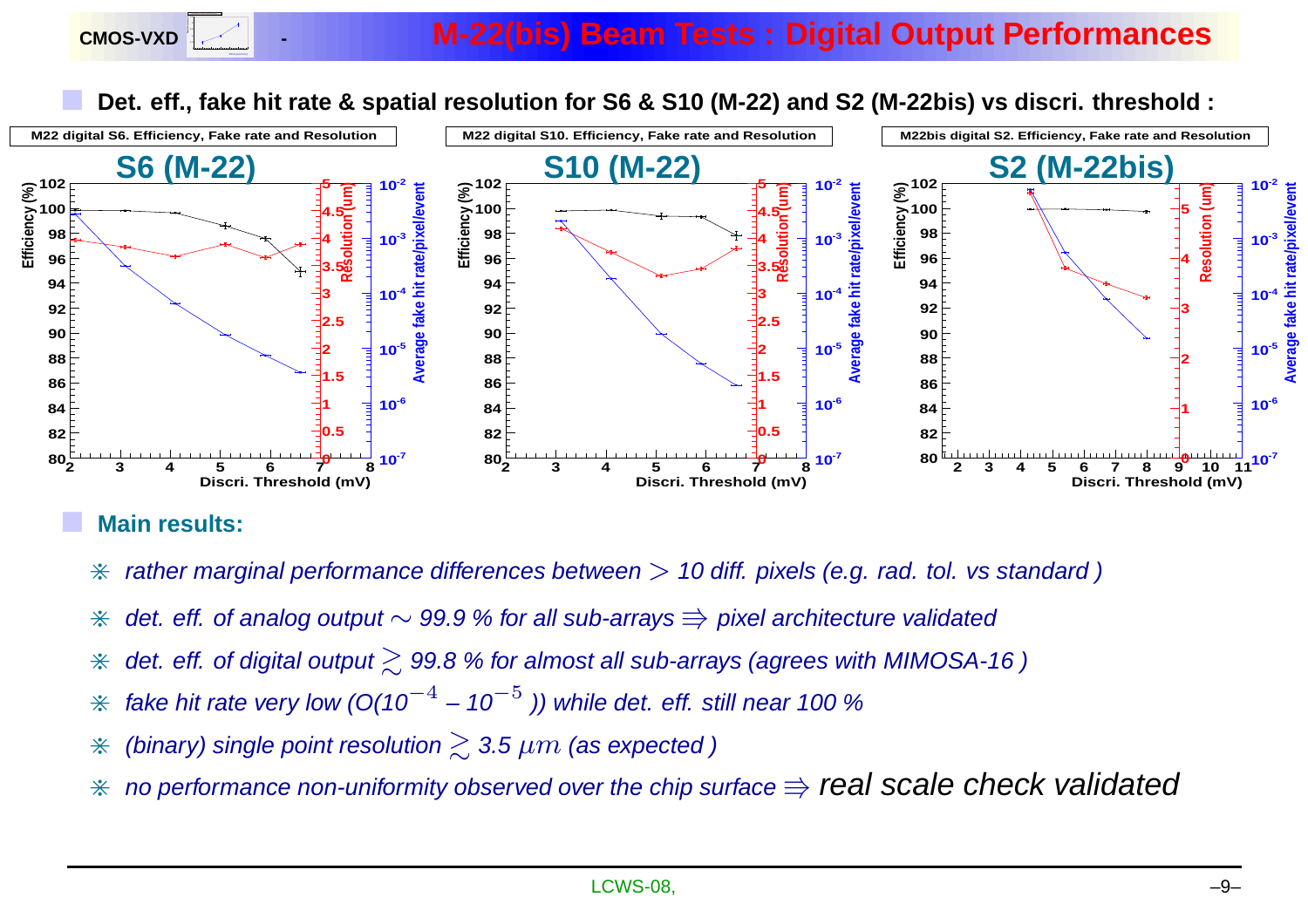**CMOS-VXD Resolution (microns) 1.5**

**Requirements:**

 $\frac{1}{2}$  **beamstrahlung (**GuineaPig X 2 )  $:~\lesssim$  10 $^3$  e $^{\pm}_{BS}$ /cm $^2$ /25  $\mu s$   $\;\rightarrow\;\;\lesssim$  2 $\cdot$ 10 $^{12}$ e $^{\pm}_{BS}$ /cm $^2$ /yr  $\hookrightarrow$  O(100) kRad/yr – O(10 $^{11}$ ) n $_{eq}$ /cm $^{2}$ /yr (<code>NIEL</code>  $\sim$  1/30)

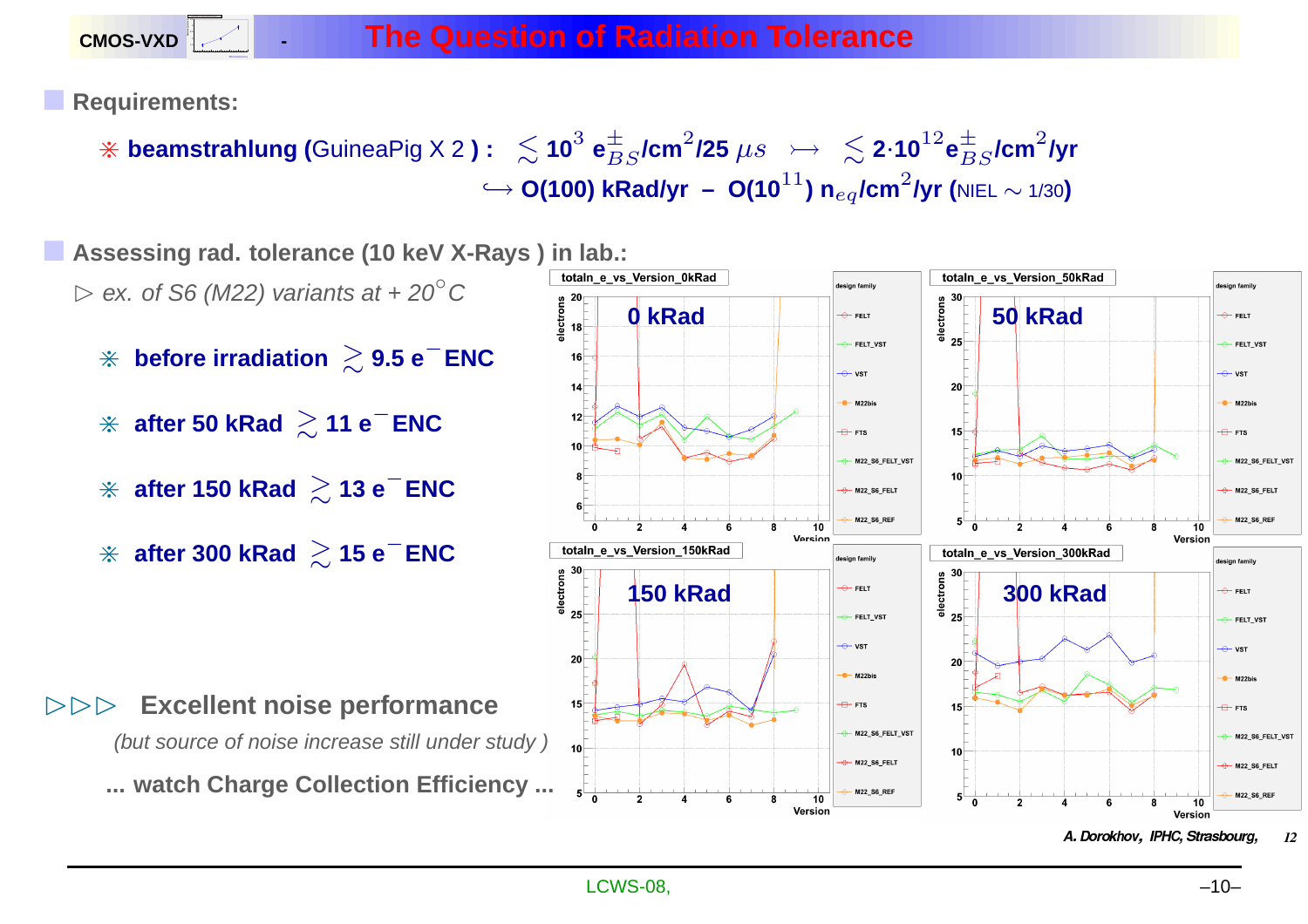#### **CMOS-VXD 15 20 25 30 35 40 45 1.5 2.5 - MIMOSA-22bis : Beam Test Results on Radiation Tolerance**

**Beam test results with chips irradiated with <sup>150</sup> kRad :**



Det. eff. vs SNR before and after irradiation (150 kRad)



**M22bis digital Efficiency after 150kRad**





BBB **Pixel & column parallel architecture with integrated discriminators Fully Validated !!!**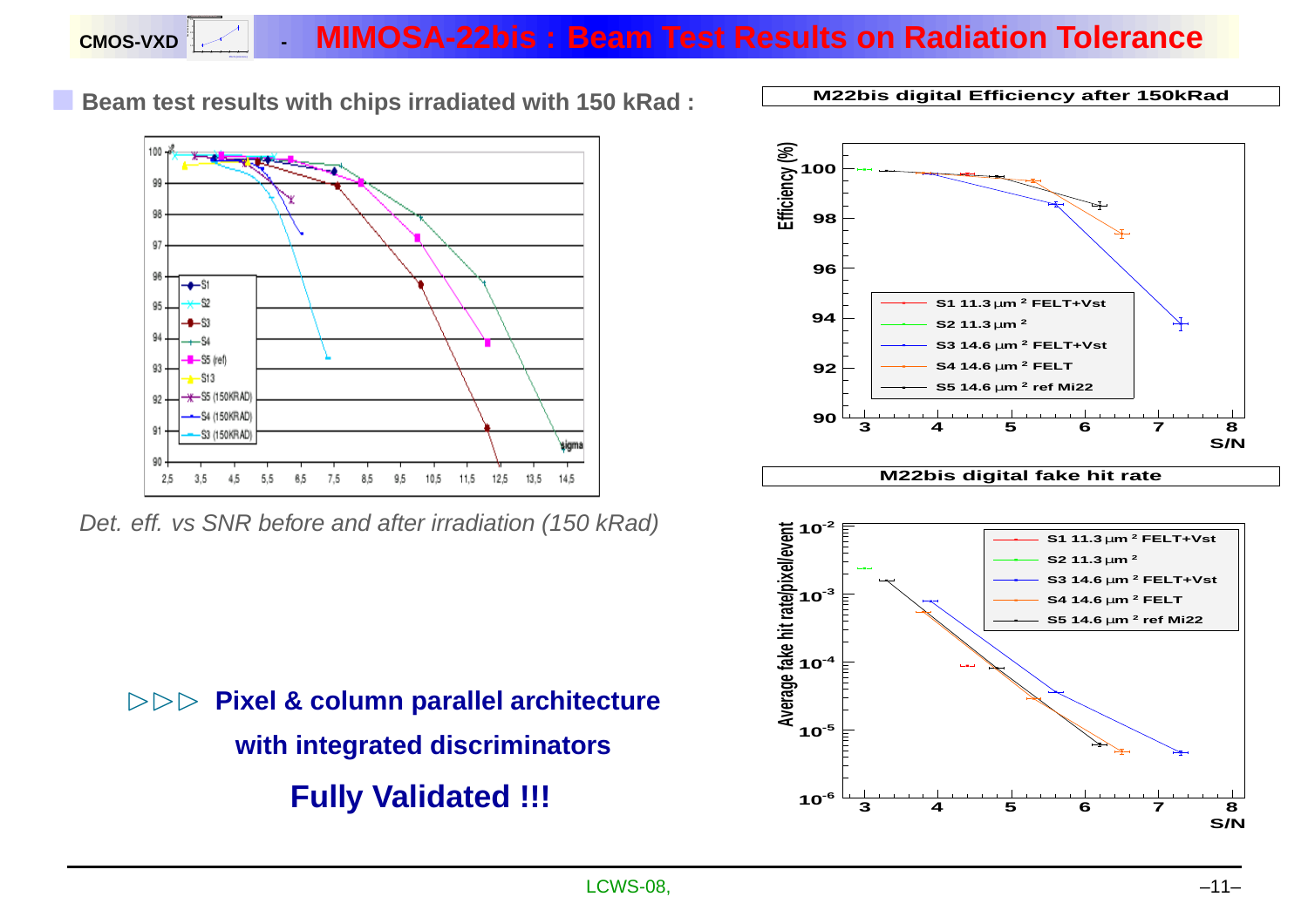

**1st chip (SUZE-01) with integrated** Ø **and output memories (no pixels) :**

 $*$  2 step, raw by raw, logic :

 $\Diamond$  step-1 (inside blocks of 64 columns) : identify up to 6 series of  $\leq$  4 neighbour pixels per raw delivering signal  $>$  discriminator threshold  $\Diamond$  step-2 : read-out outcome of step-1 in all blocks and keep up to 9 series of  $\leq$  4 neighbour pixels  $*$  4 output memories (512x16 bits) taken from AMS I.P. lib.  $\divideontimes$  surface  $\sim$  3.9  $\times$  3.6 mm $^2$ 



**Test results summary :**

- $*$  back from foundry end of Sept. '07  $\rightarrow$  (lab) tests completed
- $*$  design performances reproduced up to 1.15  $\times$  design read-out frequency ( $T_{room}$ ):
	- noise values as predicted, no pattern encoding error, can handle  $>$  100 hits/frame at rate  $>$  10 $^4$  frames/s
- **Still to do**: evaluate radiation tolerance (latch-up) of ouput memories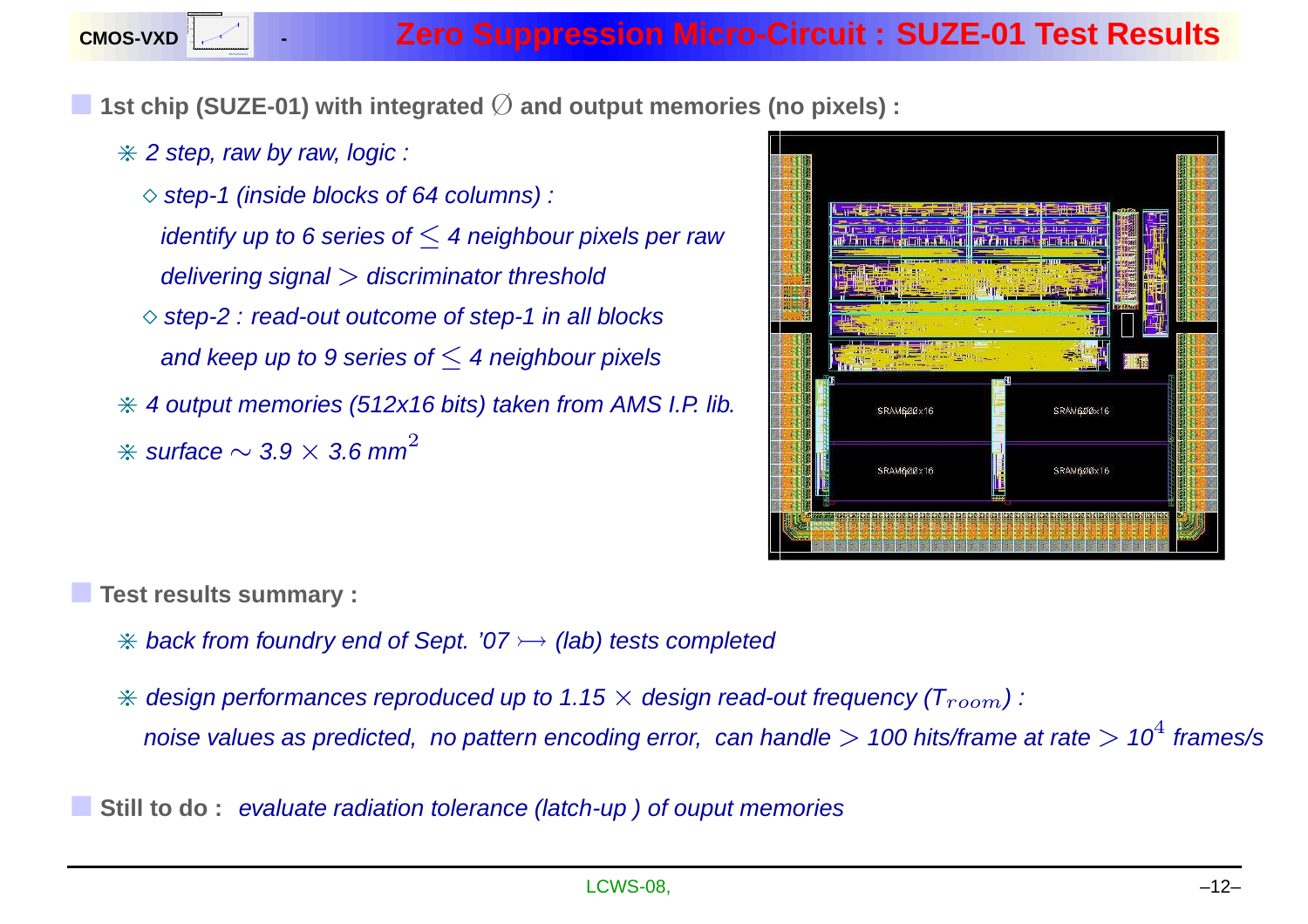

Novembre 2008 : fabrication of MIMOSA-26 = Final Sensor for EUDET BT

- <sup>&</sup>gt; **M-22 (binary outputs) complemented with** Ø **(SUZE-01)**
- $*$  best performing (rad. tol. ) pixel architecture of M-22(bis)
	- $\hookrightarrow$  S5 pixel of MIMOSA-22bis
- $\divideontimes$  Active surface : 1152 columns of 576 pixels (21.2 x 10.6 mm $^2$ )  $\hookrightarrow$  extension of M-22 & SUZE-01 from 128 col. to 9 x 128 col.
- $\hat{\textbf{r}}$  **Pixel pitch : 18.4**  $\mu m \rightarrow \sim$  0.7 million pixels  $\hookrightarrow$   $\sigma_{sp} \gtrsim$  3.5  $\mu m$
- $\hat{*}$  Integration time  $\sim$  110  $\mu s \rightarrow \sim$  10 $^4$  frames / second
- $\hat{\mathcal{R}}\lhd\mathsf{based}$  on 18 groups of 64 columns and assuming  $\leq$  9 "clusters" per row
- $\divideontimes$  Chip dimensions :  $\sim$  21 x 12 mm<sup>2</sup>
- $*$  Data throughput: 1 output at  $≥$  80 Mbits/s or 2 outputs at  $≥$  40 Mbits/s
- $*$  Engineering run : 2 (+  $\leq$  4) wafers of  $\gtrsim$  30 chips expected (if yield  $\sim$  50 % )
- <sup>&</sup>gt; **Design nearly completed** <sup>V</sup> **submission this Friday ....**

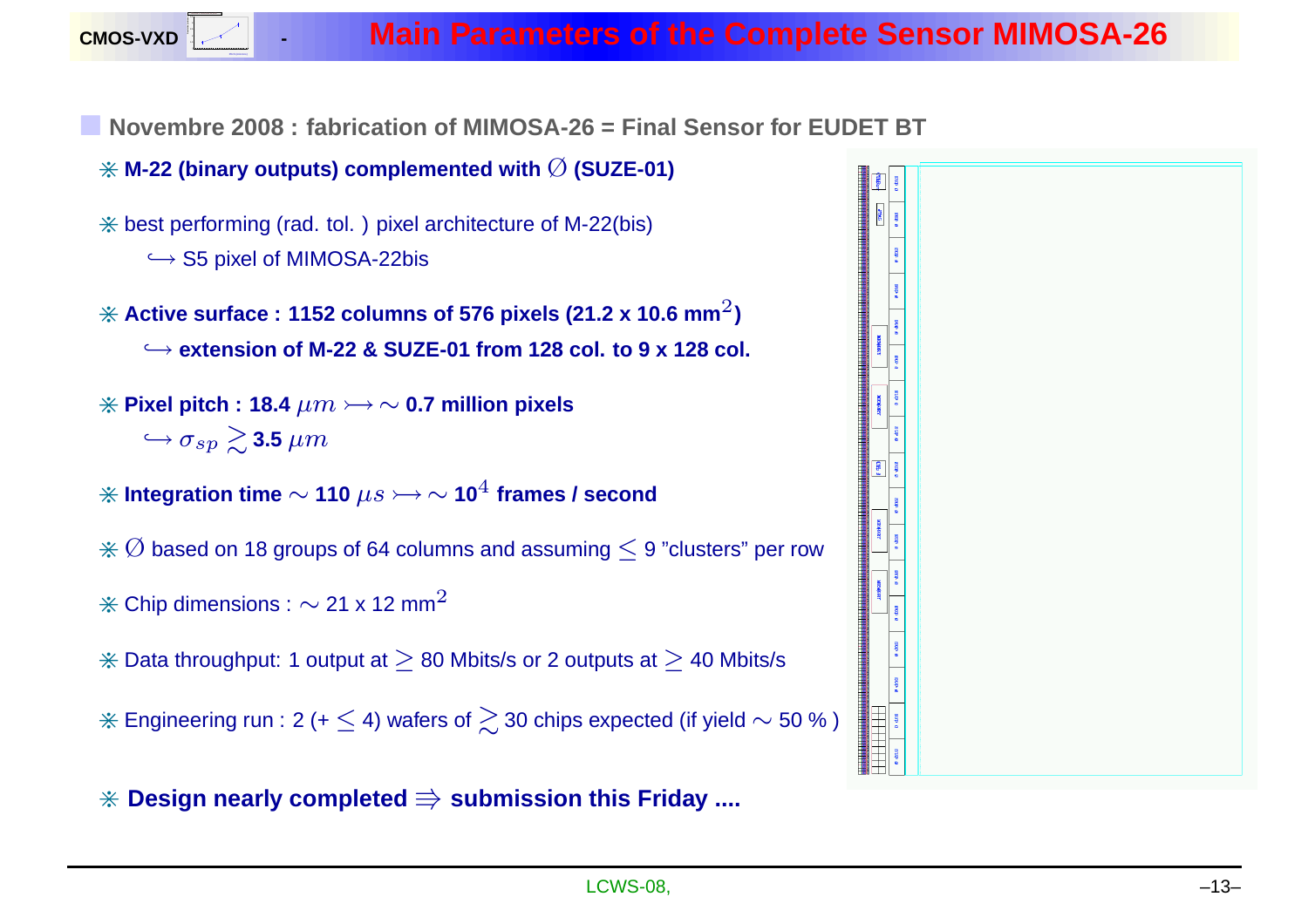

Col. // architecture with discri. outputs validated for m.i.p. detection on real scale (128 col. of 576 pix.):

- $\hat{z}$  read-out frequency  $\sim 10^4$  frames/s  $\checkmark$
- $\hat{z}$  pixel noise  $\sim 10-13$  e<sup>−</sup>ENC  $\Rightarrow$  S/N  $\sim$  17–22 (MPV)  $\checkmark$
- $\hat{z}$  ∈  $\epsilon_{det}$  > 99.5 % with fake rate  $\sim$  O(10<sup>-4</sup> 10<sup>-5</sup>), similar to MIMOSA-16  $\checkmark$
- $\Delta \Delta \sigma_{sp} \gtrsim 3.5 \, \mu m \Rightarrow 14 \, \mu m$  pitch would be sufficient for 3  $\mu m$  resolution demanded for VXD  $\checkmark$
- $\hat{z}$  ionising rad. tol.  $\sim$  sufficient for VXD innermost layer (3 yrs ???)  $\checkmark$
- $\Rightarrow$  2x2 cm<sup>2</sup> variant (30  $\mu m$  pitch, 640  $\mu s$  r.o.time) for STAR Vx Det. 1st upgrade
	- $\Rightarrow$  Being fabricated  $\Rightarrow$  (charm) physics in 2010

 $\Rightarrow$  MIMOSA-26  $\equiv$  final sensor for EUDET BT ((combining col. *II* architecture with  $\emptyset$   $\mu$ -circuit) :

- $\text{L}$  design  $\sim$  completed  $\Rightarrow$  submission on Friday Nov. 21st '08
	- $\leftrightarrow$  tests expected to start in January 2009  $\Rightarrow$  sensors mounted on BT in Spring '09
- Extension of MIMOSA-26: final sensor for STAR Vx Det. upgrade (OK for VXD out layers)
	- $\Rightarrow$  Fabrication end of 2009  $\Rightarrow$  (charm) physics in 2011
- New step in 2009 (coll. with FNAL & INFN): 1st prototypes in 3D technology
	- $\hookrightarrow$  2-tier & 3-tier devices, single & mixed CMOS techno., continuous & delayed r.o.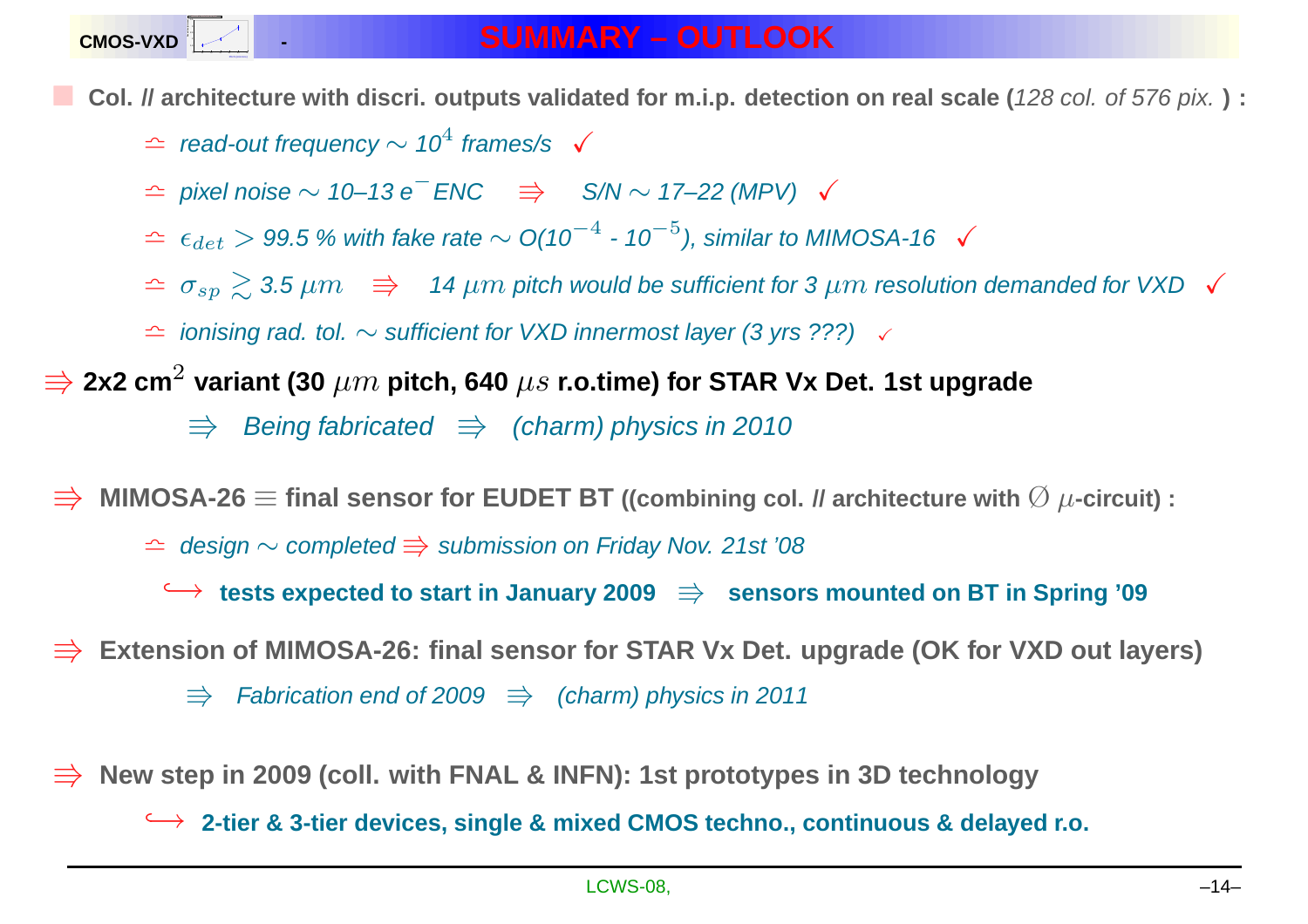### **- Using 3DIT to Improve CMOS Sensor Performances**

- **3DIT are expected to be particularly beneficial for CMOS sensors :**
	- combine different fab. processes

**15 20 25 30 35 40 45 1.5**

**CMOS-VXD**

- alleviate constraints on transistor type inside pixel
- **Split signal collection and processing functionnalities :**
	- Tier-1: charge collection system
	- Tier-3: mixed and digital signal processing
- Tier-2: analog signal processing
- Tier-4: data formatting (electro-optical conversion ?)
- **Use best suited technology for each Tier :**
	- Tier-1: epitaxy, deep N-well ? • Tier-2: analog, low leakage current, process (nb of metal layers)
	- Tier-3 & -4: digital process (nb of metal layers), feature size > fast laser (VOCSEL) driver, etc.